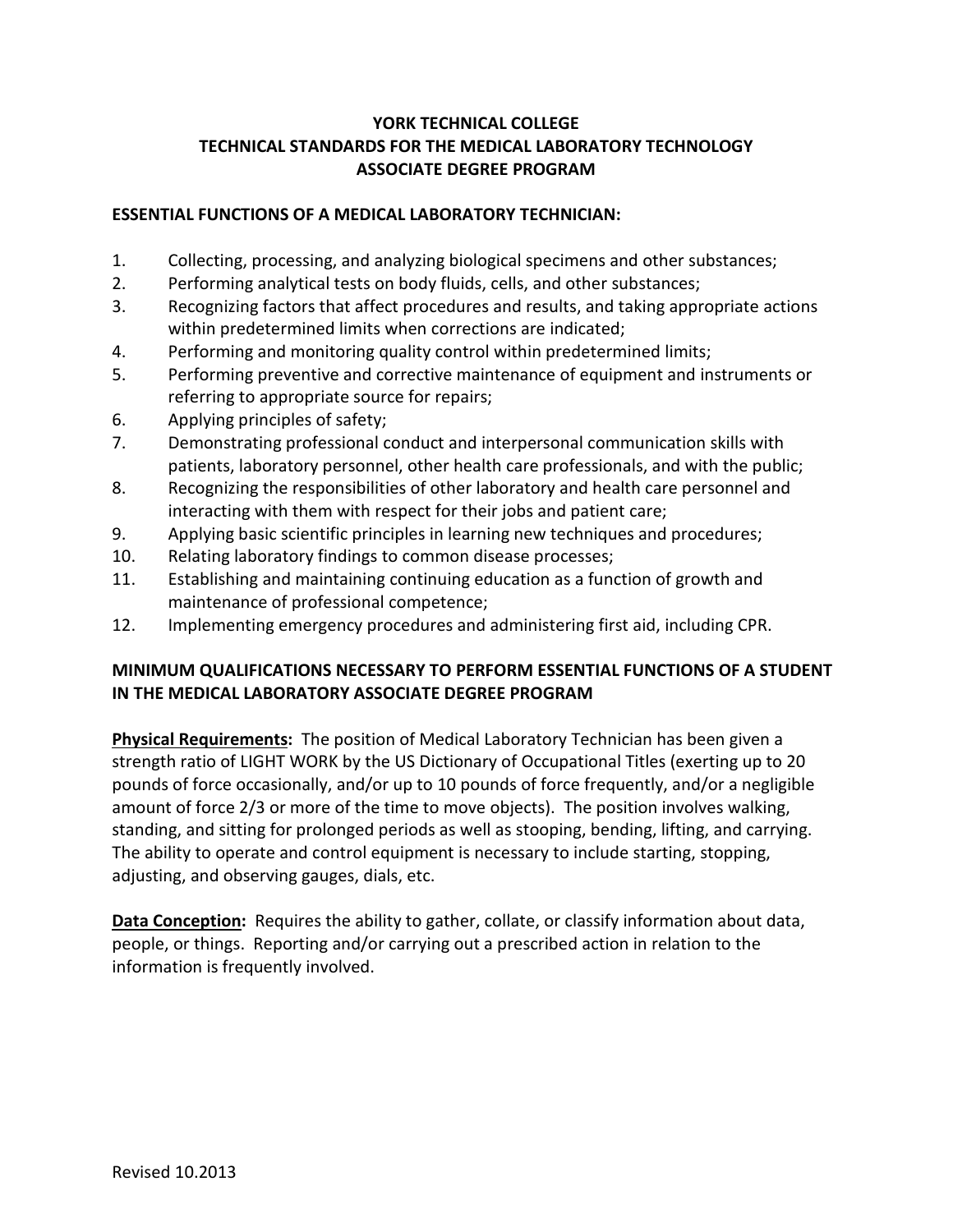# **MINIMUM QUALIFICATIONS NECESSARY TO PERFORM ESSENTIAL FUNCTIONS OF A STUDENT IN THE MEDICAL LABORATORY ASSOCIATE DEGREE PROGRAM (Continued)**

**Visual Observation:** The student must possess visual acuity sufficient to allow for each of the following:

- 1. Differentiation of colors and color changes during the performance of laboratory procedures. Color blindness, of itself, does not preclude admission.
- 2. Observation of patient conditions during phlebotomy procedures.
- 3. Differentiation and identification of specimens using microscopic techniques.
- 4. Reading lab instrument technical procedure manuals, standard operating procedures, specimen labels and other pertinent materials for patient care and professional practice.

**Numerical Ability:** Requires the ability to add, subtract, multiply, and divide all units of measure.

**Form/Spatial Ability:** Requires the ability to inspect dimensions of items and to visually read information and data.

**Motor Functions:** The student must possess motor and dexterity skills sufficient to permit each of the following:

- 1. Performance of venipuncture at the patient's bedside or at other designated locations.
- 2. Lift and handle typical hand-held medical laboratory equipment and tools.
- 3. Manipulate clinical laboratory instruments and equipment in a manner consistent with standards of medical laboratory practice.
- 4. Perform all routine functions and tasks required in the various departments of the medical laboratory.

**Communication Skills:** The student must possess verbal and non-verbal skills adequate for transmitting to and receiving information from patients and hospital personnel. The student must be able to read, write, speak and comprehend English with sufficient skill to communicate.